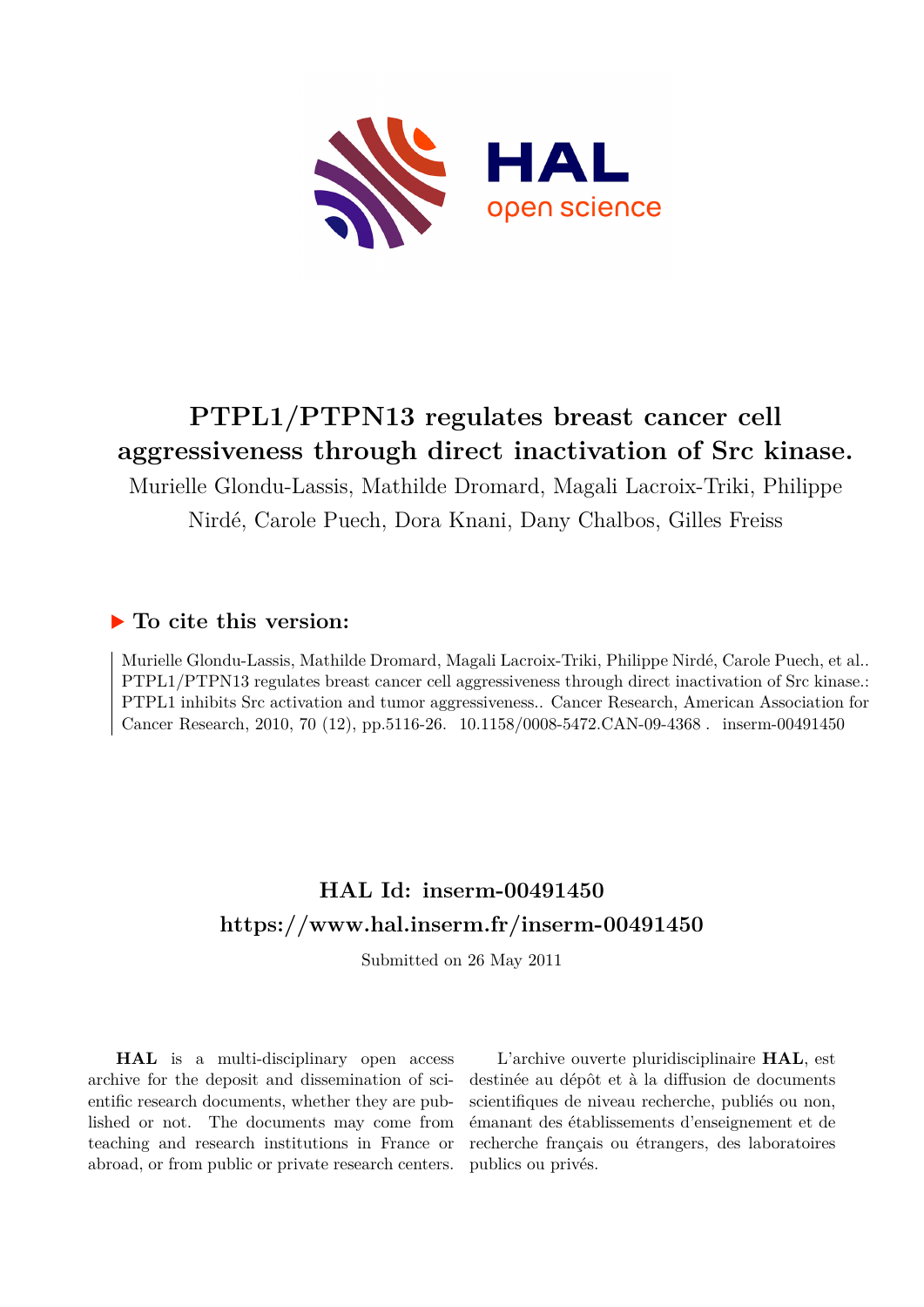## *PTPL1/PTPN13 regulates breast cancer cell aggressiveness through direct inactivation of Src kinase*

**Murielle Glondu-Lassis** <sup>1</sup> **, Mathilde Dromard** <sup>1</sup> **, Magali Lacroix-Triki** <sup>2</sup> **, Philippe Nird**é 1 **, Carole Puech** <sup>1</sup> **, Dora Knani** <sup>1</sup> **, Dany Chalbos** <sup>1</sup> **, Gilles Freiss** 1 \*

*IRCM, Institut de recherche en canc rologie de Montpellier 1* <sup>é</sup> *INSERM : U896 , Universit*é *Montpellier I , CRLCC Val d*'*Aurelle - Paul Lamarque , 208 rue des Apothicaires F-34298 Montpellier,FR*

*Departement de Pathologie, Institut Claudius Regaud,Toulouse 2 F*é*d*é*ration Nationale des Centres de Lutte contre le Cancer , 20-24 rue du pont Saint Pierre, 31052 Toulouse cedex,FR*

\* Correspondence should be adressed to: Gilles Freiss <gilles.freiss@inserm.fr >

#### **Abstract**

**The protein tyrosine phosphatase PTPL1/PTPN13, whose activity is decreased through allelic loss, promoter methylation, or somatic mutations in some tumors, has been proposed as a tumor suppressor gene. Moreover, our recent clinical study identified PTPL1 expression level as an independent prognostic indicator of a favourable outcome for patients with breast cancer. However, how PTPL1 can affect tumor aggressiveness has not been characterized. Here, we first show that PTPL1 expression, assessed by Immunohistochemistry, is decreased in breast cancer and metastasis specimens compared with non-malignant tissues. Secondly, to evaluate whether PTPL1 plays a critical role in breast cancer progression, RNA interference experiments were performed in the poorly tumorigenic MCF-7 breast cancer cells. PTPL1 inhibition drastically increased tumor growth in athymic mice and also enhanced several parameters associated with tumor progression including cell proliferation on extracellular matrix components and cell invasion. Furthermore, the inhibition of Src kinase expression drastically blocked the effects of PTPL1 silencing on cell growth. In PTPL1 knockdown cells, the phosphorylation of Src on tyrosine 419 is increased, leading to the activation of its downstream substrates Fak and P130cas. Finally, substrate-trapping experiments revealed that Src tyrosine 419 is a direct target of the phosphatase.**

**Thus, by identification of PTPL1 as the first phosphatase able to inhibit Src through direct dephosphorylation in intact cells, we presently describe a new mechanism by which PTPL1 inhibits breast tumor aggressiveness.**

**MESH Keywords** Animals ; Blotting, Western ; Breast Neoplasms ; genetics ; metabolism ; pathology ; Cell Adhesion ; Cell Line, Tumor ; Cell Movement ; Cell Proliferation ; Female ; Fluorescent Antibody Technique ; Humans ; Immunoenzyme Techniques ; Lymphatic Metastasis ; Mice ; Mice, Nude ; Neoplasm Invasiveness ; Phosphorylation ; Protein Tyrosine Phosphatase, Non-Receptor Type 13 ; antagonists & inhibitors ; genetics ; metabolism ; RNA, Small Interfering ; pharmacology ; Signal Transduction ; Tissue Array Analysis ; src-Family Kinases ; antagonists & inhibitors ; metabolism

**Author Keywords** Tumor suppressor gene ; breast cancer aggressiveness ; Protein tyrosine phosphatase N13 ; Src ; Signal transduction.

## **Introduction**

PTPL1 (also called PTPN13, FAP-1, PTP-BAS, PTP1E), which is the nonreceptor type protein tyrosine phosphatase (PTP) with the highest molecular weight, 270 kDa, contains multiple interactive domains (1 : 2). Its physiological functions are poorly documented. PTP-BL (mouse homologue of PTPL1) KO mice present abnormal regulation of signal transducer and activator of transcription signaling in T cells (3 ), mice that lack the PTP-BL PTP activity show mild impairment of motor nerve repair (4 ) and we recently described the role of this phosphatase in adipocyte differentiation (5 ).

We reported the first evidence of the negative action of PTPL1 on cancer growth through our work on the anti-growth factor effect of antiestrogens in breast cancer (6 –9 ). Other groups have confirmed that the PTPL1/PTPN13 gene presents the characteristics of a tumor suppressor gene (10 ;11). Its expression is frequently down-regulated or silenced through promoter hypermethylation within several tumor types (12 ;13 ). A mutational analysis of colorectal cancers identified different somatic mutations in PTPL1 (14 ). Additionally, the PTPL1/PTPN13 gene is located on chromosome 4q21, a region frequently deleted in ovarian and liver cancers (15 ). In agreement with these data, we recently showed that PTPL1 expression is an independent prognostic marker for increased overall survival in breast cancer, indicating that PTPL1 is an important regulatory element of human breast tumor aggressiveness (16 ).

A number of potential PTPL1-interacting partners point to a role for PTPL1 in several steps of tumor progression, such as modification of cell shape and motility, and indicate its potential role in cancer metastasis. These potential partners include PIP2 (1 ), TAPP1/2 (17 ), EphrinB1 (18 ), TRIP6/ZRP1 (19 ) and PARG1 (20 ), all of which are involved in the maintenance of the cytoskeleton.

In this study, we demonstrate that PTPL1 plays a critical role in breast cancer progression by acting on pathways dependent on cell-matrix interactions. We also delineate the underlying molecular mechanism of this effect, which involves a decrease of Src phosphorylation and the activation of Src substrates, FAK and p130cas. Using complementary substrate trapping, co-localization, and in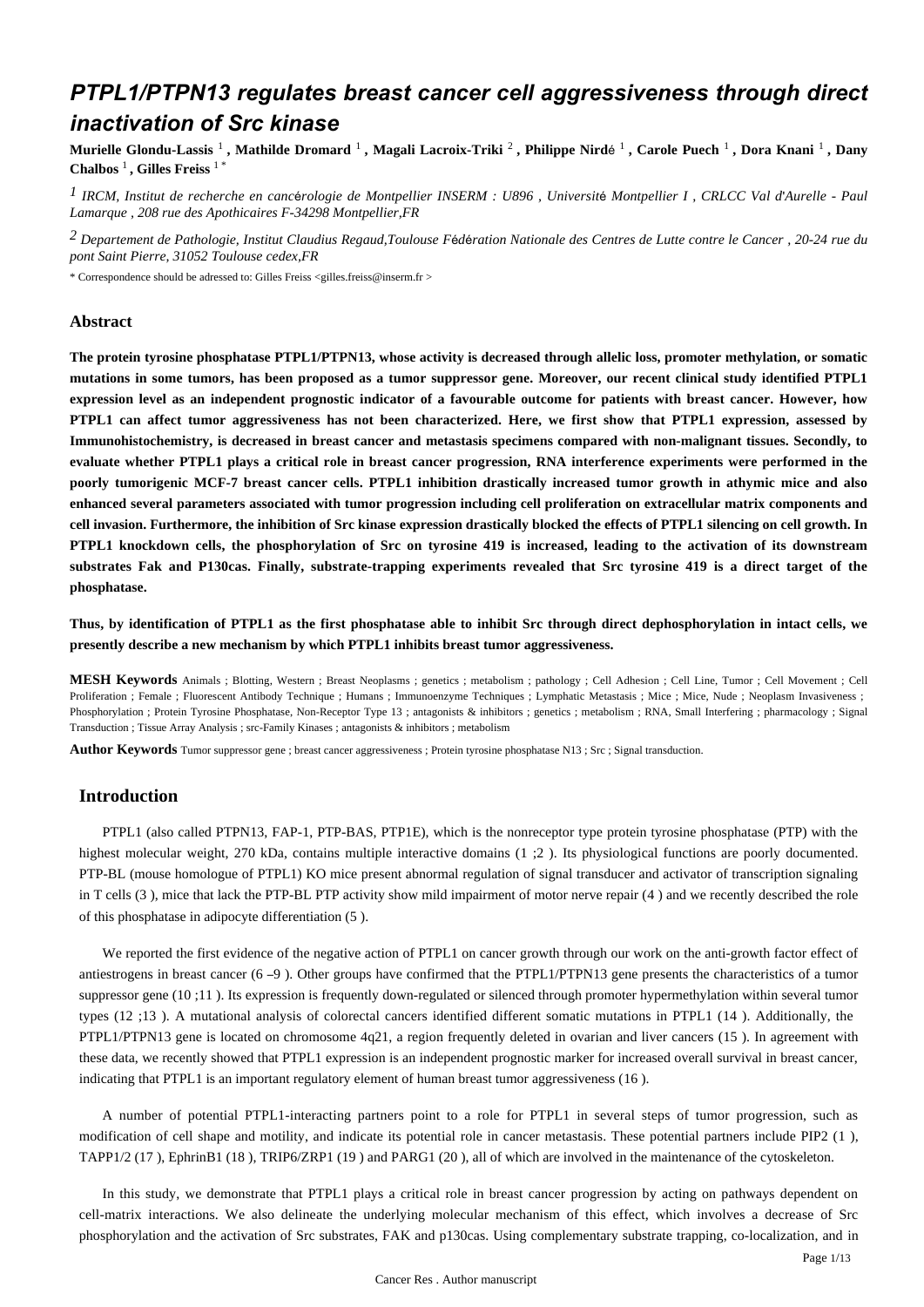cellulo dephosphorylation methods, we demonstrate that PTPL1 directly and specifically dephosphorylates Src on the activating tyrosine 419 (Y419). Our findings therefore provide a novel mechanism through direct Src dephosphorylation by which PTPL1 regulates breast cancer aggressiveness.

## **Materials and Methods**

#### **Immunohistochemistry**

The tissue array containing selected areas of paraffin-embedded sections from primary breast cancers, benign breast tissues and lymph node metastases was obtained from SuperBioChips Laboratories. It was analyzed with anti-PTPL1(AC21 from AbCam) as previously described (21 ). Staining was revealed using a standard avidin-biotin enhanced immunoperoxidase technique (R.T.U. Vectastain Kit, Vector Labs). PTPL1 immunostaining was cytoplasmic. TMA was scanned with a Slide Scanner (Hamamatsu NANOZOOMER), and the cytoplasmic staining was evaluated with the Definiens developer (7.0) program (MRI, Montpellier).

#### **Cell culture, plasmids and antibodies**

HEK293, MDA MB 231 and MDA MB 436 cells were cultured in DMEM, MCF-7 and BT 549 cells in Dulbecco's modified Eagle medium Ham's F12/DMEM (50%/50%), T47D and ZR 75.1 cells in RPMI medium (Invitrogen), all supplemented with 10% FCS. The expression construct PTPL1 Wt was described previously as pHM6-PTPL1 (1 ). Mutants PTPL1-YF/DA and PTPL1-CS were obtained as described (8 ). All GST fusion proteins were constructed in pGEX-4T1 (Pharmacia Biotech) (8 ). Src and SrcY530F expression vectors were a gift of Dr S. Roche (CRBM, Montpellier, France). The following monoclonal and polyclonal antibodies were used: anti-HA (12CA5, Roche); anti-P130Cas (BD Biosciences); anti-phosphoTyrosine (4G10 and PY20) and anti-actin (Sigma); anti-PTPL1 (H300, Santa Cruz Biotechnology); anti-Fak, anti-Src, anti-phospho Src (Y419 and Y530) and anti-phospho Fak (Y397 and Y576/577) (Cell Signaling Technology).

#### **Transfection and establishment of stable cell lines**

Transient transfections were carried out using the jet PEI Cationic Polymer Transfection Reagent method (Qbiogene) with a ratio 1:10 of Src/PTPL1 Wt or mutant or empty pHM6 vector.

Small interfering RNA (siRNA) transfections were carried out using the Oligofectamine reagent method (Invitrogen). The two PTPL1-specific siRNAs (Si3:7313-GGAAAGAAGAGUUCGUUUA-7331 and Si4:1028-CAGAUCAGCUUUCCUGUAA-1046), the Src-specific siRNA (1403-GAAGCUGAGGCAUGAGAAG-1421) and the control non-targeting siRNA were from MWG.

For establishing clonal cell lines, MCF-7 cells were co-transfected with a 10-fold excess of pTER vector containing a short hairpin RNA (shRNA) control or shRNA-PTPL1 (Si3) over the pY3 hygromycin-resistance expression vector by the calcium phosphate-DNA precipitation technique. Colonies growing in the presence of hygromycin B (250 μg/mL, Invitrogen) were subsequently picked for expansion in cell lines, and PTPL1 expression was quantified by immunoblot. All experiments using transfected cells were performed at passage 4 +/− 1 and inhibition of PTPL1 expression was controlled over this period.

#### **Cell invasion assay**

Two days after siRNA transfection, cells were detached with trypsin-EDTA, and resuspended in 4% FBS Ham's F12/DMEM. Cells  $(10<sup>6</sup>/well)$  were seeded in triplicate in the upper chamber of a BD BioCoat Cell Culture Insert  $(12 \mu m)$  diameter pore; BD Biosciences) that had been precoated with 30 μg of Matrigel (Becton Dickinson). The lower chamber contained Ham's F12/DMEM with 10% FBS as the chemoattractant. After 48 h, the unmigrated cells in the upper chamber were gently scraped off the filter. The quantity of cells that had migrated through the filter was evaluated with the colorimetric MTT assay, as previously described (21 ), or by brilliant blue R staining and subsequent photography.

#### **Preparation of GST fusion proteins**

pGEX-4T1 Wt and DA were produced in Escherichia coli BL21 as previously described (8 ). After one wash with "Substrate-Trapping " buffer [20 mM Tris (pH 7.5), 100 mM NaCl, 1mM EDTA, 1% Triton X-100, 10% glycerol] containing 10 mM DTT, expression level and integrity of GST fusion proteins were verified by SDS-PAGE and Coomassie blue staining (data not shown).

#### **Substrate trapping in vitro**

Substrate trapping experiments were performed on cells treated with  $10^{-4}$  M pervanadate for 30 min (8). Briefly, cell lysates were incubated on ice for 30 min in the presence of 5 mM iodoacetic acid to irreversibly inactivate endogenous PTPs. After incubation, DTT was added for 10 min at 4°C to a final concentration of 10 mM, to inactivate the iodoacetic acid. Lysates were then incubated overnight at 4°C with 20 μL GST fusion protein–coupled beads (10 μg/μL). After seven washes affinity complexes were analyzed by immunoblot.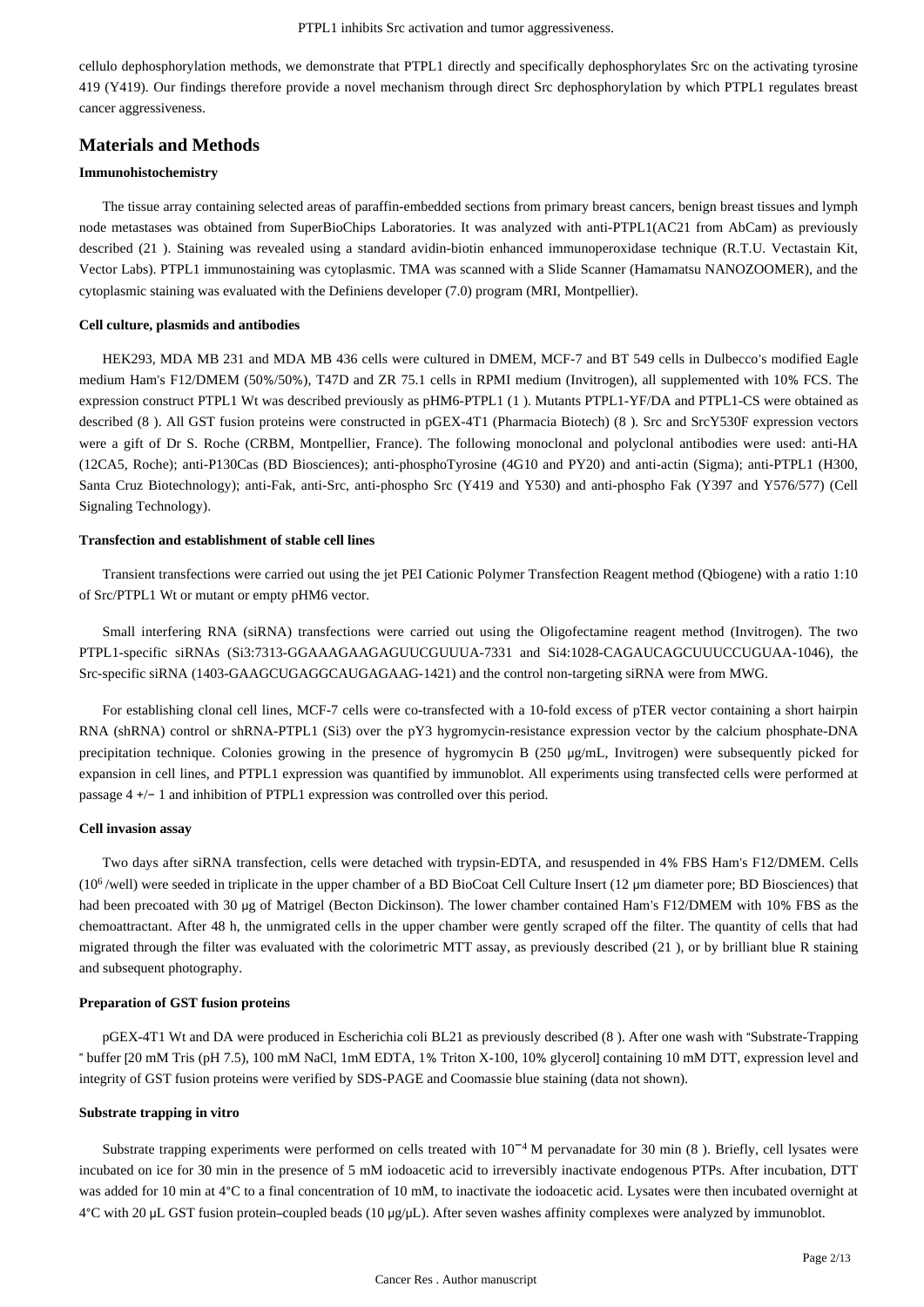#### **Growth assays**

For Matrigel outgrowth assays, 20,000 cells were re-suspended in culture medium containing 10% FCS (0.5 mL) and added to 24-well plates that had been precoated with Matrigel (0.2 mL, 9.6 mg/mL) (BD Biosciences). Phase contrast optical photomicrographs were taken after five days.

Alternatively, 20,000 cells were plated in triplicate in 24-well dishes that had been coated with 10  $\mu$ g/cm<sup>2</sup> fibronectin (Becton Dickinson) in medium containing 10% FCS. Cells were fixed at various times with methanol, and their DNA content was determined by the diaminobenzoic acid fluorescence assay (22 ).

#### **Cell attachment assay**

For cell attachment assays 96-well dishes were coated with fibronectin, Matrigel or collagen 4 (Sigma) overnight (10 μg/cm2) and then blocked for 30 min with 0.5% BSA in PBS. Cells were trypsinized and resuspended at a final concentration of  $10<sup>5</sup>$  cells/mL in culture medium containing 10% FCS. Two-hundred microliters of the cell suspension were added to the wells and the plates were incubated at 37° C for 30 min. Medium was then carefully suctioned out, and the wells were washed three times with culture medium. The colorimetric MTT-assay was used to determine the number of remaining cells (adherent cells).

#### **Xenograft studies**

In vivo experiments were performed in compliance with the French guidelines for experimental animal studies (Direction des Services Vétérinaires, Ministère de l'Agriculture, agreement no. B 34-45). Before cell implantation, a 1-cm-long silastic tube (silicone tube ID 0.062 in. and OD 0.095 in.) filled with a solid mixture of estradiol and cholesterol as a carrier (1:10) was implanted subcutaneously in the interscapular region of Swiss nu/nu (nude ) mice (Charles River Laboratories International). Two days later, 10<sup>7</sup> cells were injected orthotopically into the thoracic mammary gland of athymic nude mice. Injected mice were examined every three or four days for tumor appearance. Tumor size was measured by digital caliper, and tumor volumes were estimated according to the formula for an ellipse: (short dimension)<sup>2</sup> × (long dimension)/2.

#### **Immunoprecipitation and Immunoblot analysis**

Forty-eight hours after transient transfection, cells were washed twice in ice-cold PBS and lysed in lysis buffer [40 mM Tris (pH 8), 5 mM MgCl<sub>2</sub>, 40 mM Na<sub>4</sub> P<sub>2</sub> 0<sub>7</sub>, 1% Triton x-100, 10 mM EDTA, 50 mM NaF, 100  $\mu$ M Na<sub>3</sub> VO<sub>4</sub>, 1/250 aprotinin, 1 mM AEBSF]. Equal amounts of each cell lysate were immunoprecipitated with 2 μg antibodies overnight at 4°C and then incubated for 2 h with 40 μL protein A-Sepharose (6%) blocked in PBS, 4% BSA. Immune complexes were washed five times in lysis buffer before immunoblotting.

Immune complexes or 100 μg of total proteins were separated on 7.5 or 10% SDS/polyacrylamide gels before immunoblotting, as described (8 ), with the indicated antibody.

#### **Immunofluorescence microscopy**

Forty-eight hours after transient transfection, HEK293 cells that had been plated on coverslips were fixed with 3.7% formaldehyde in PBS for 15 min and permeabilized with 0.5% Triton X-100 in PBS for 10 min. Immunolabeling was performed as described (8 ) with FITC or Texas red–conjugated secondary antibodies (Jackson ImmunoResearch Laboratories). Coverslips were mounted with mounting medium and visualized with a Bio-Rad 1024 CLSM system using a 60X (1.4 NA) planapochromatic objective (Nikon). A series of optical sections were collected and projected onto a single image plane using the laser sharp 1024 software and processing system.

#### **Statistical analysis**

The results of the cell proliferation, migration, adhesion and tumor growth assays were assessed with the student's t test. For immunohistochemistry study, the statistical significance of differences between groups was evaluated by the Mann-Whitney test or the Wilcoxon rank sum test. All statistical tests were two sided, and P values less than 0.05 were considered to be statistically significant.

## **Results**

### **PTPL1 regulates breast cancer cell aggressiveness in vitro and in vivo**

We have previously shown that the PTPL1 mRNA expression level is negatively correlated with breast tumor aggressiveness (16). In this study, we compared PTPL1 expression at the protein level by immunohistochemical analysis of tissue microarray that contained 5 benign breast tissues adjacent to breast cancer, 34 primary infiltrating ductal carcinomas and 10 matched pairs of primary tumors and lymph node metastases. Although the specimens were heterogeneous, PTPL1 expression in cancers was significantly lower than in benign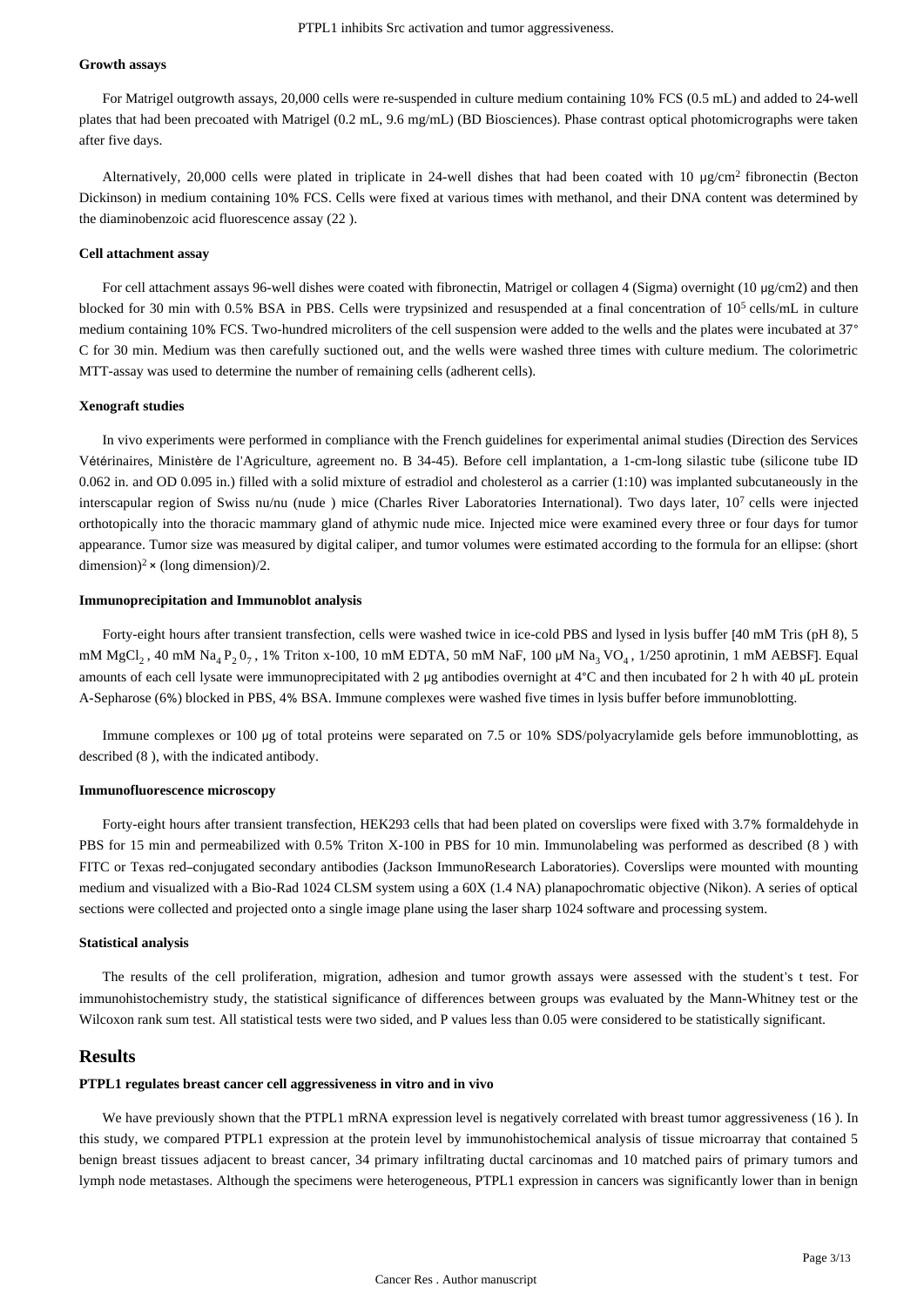tissues (Fig. 1A and B ). Furthermore, lymph node metastases showed significantly lower levels of PTPL1 expression than paired primary tumors (Fig. 1A and C ). In agreement with this result, highly invasive breast cancer cell lines (MDA MB 231, MDA MB 436 and BT 459) expressed lower PTPL1 levels than poorly invasive breast cancer cell lines (MCF7, T47D, ZR 75.1) (Fig. S1 ).

To directly address the role of PTPL1 in tumor aggressiveness, we engineered, from the non-invasive and poorly tumorigenic MCF-7 breast cancer cells, stable clones expressing a shRNA directed against PTPL1. PTPL1 expression was inhibited by approximately 95% in two different shRNA-PTPL1 clones (Fig. 2A ). We investigated the effect of PTPL1 extinction on xenograft growth in nude mouse mammary fat pads. Tumor growth from the MCF-7 shRNA-PTPL1 clones was markedly higher than that of tumors from control clones ( Fig. 2B ), suggesting that PTPL1 actively contributes to a less aggressive phenotype.

#### **PTPL1 affects cell growth on extracellular matrix components, cell invasiveness and adhesion**

To test biological parameters associated with tumor cell aggressiveness which were quantifiable in rapid in vitro assays, we chose to downregulate PTPL1 expression by siRNA to avoid clone divergence. Five days after transfection in MCF-7 cells, PTPL1-siRNAs efficiently decreased PTPL1 expression by about 80% (Fig. 3A ). We first studied the growth of cells as cell monolayers on plastic and no differences were observed between cells transfected with PTPL1-siRNAs and control cells (data not shown). Considering that PTPL1 extinction is effective in vivo , we tested its effect on MCF-7 cells grown under more physiological conditions. Inhibition of PTPL1 expression increased the size of the round colonies formed by MCF-7 cells seeded on Matrigel (a reconstituted basement membrane) (Fig. 3B ). Indeed, quantification of the large colonies showed comparable increases, 2.5-fold and 3-fold, by PTPL1-siRNA3 and PTPL1-siRNA4, respectively (Fig. 3C ). Furthermore, time-course experiments on cells plated on fibronectin, a basement membrane component, revealed that cells expressing PTPL1-siRNA grew exponentially with a doubling time of 28 h, which was significantly lower than that of control cells (41 h) (Fig. 3D ). Similar results were obtained with two other poorly tumorigenic breast cancer cell lines (Fig. S2 ).

These growth effects require coating with extracellular matrix components, suggesting that PTPL1 could play a role in the signaling pathways initiated by cell-matrix interactions. We then analyzed cell adhesion and invasion, which are closely related to cell-matrix interactions. The invasive activity of MCF-7 cells was significantly increased in cells transfected with PTPL1 siRNA compared to control cells (Fig. 4A , left bars), suggesting an inhibitory role of PTPL1 on cell invasion. Because basal MCF-7 cell invasiveness is very low, we confirmed the inhibitory role of PTPL1 on another breast cancer cell line, T47D. PTPL1 extinction increased the invasiveness of these cells by 50% (Fig. 4A , right bars). We next examined the influence of PTPL1 on the adhesion of MCF-7 cells on fibronectin, Matrigel or collagen 4. PTPL1 siRNA significantly reduced the number of adherent cells by about 40% depending on the substrate (Fig. 4B ). Furthermore, immunofluorescence experiments on MCF-7 cells plated on fibronectin demonstrated a drastic decrease in the number of focal adhesions after PTPL1 extinction, corroborating the influence of PTPL1 on the cell adhesion process (Fig. 4C ).

#### **Src kinase is essential for PTPL1 biological activity and knockdown of PTPL1 stimulates the Src kinase pathway**

Next, we sought to determine the mechanism of these effects. Some experiments have suggested that PTPL1 might inactivate Src kinase activity in vitro (18 ;23 ). Moreover, the Src kinase family plays a major role in the regulation of focal adhesion and cell growth induced by cell-matrix interactions in normal and malignant cells (24 ;25 ). Thus, we hypothesized that PTPL1 regulates breast cancer cells aggressiveness through inactivation of the Src kinase pathway. To test this hypothesis, we downregulated Src expression in PTPL1-siRNA MCF-7 cells (Fig. 5A ) and analyzed their capacity to grow on Matrigel and fibronectin. Although the silencing of Src protein did not affect cell growth, it strongly inhibited the positive effect of PTPL1 knockdown (Fig. 5B and C ), suggesting that PTPL1 expression inhibits Src signaling in basal conditions.

We, therefore, determined whether Src expression or activity was regulated by PTPL1 silencing. Src expression and Src Y530 phosphorylation, which locks human Src in an inactive conformation, were detectable and unaffected by PTPL1 silencing in native MCF-7 cells. SrcY419 phosphorylation, which is necessary for full Src catalytic activity, was low and only detectable after important protein loading and long E.C.L. exposure. In these conditions, SrcY419 phosphorylation was increased in the presence of PTPL1 siRNA (Fig. 5D) first panel), indicating that PTPL1 inhibits Src activation. Then, we used MCF-7 cells transfected with a low amount of Src expression vector (Fig. 5D ) for further experiments on Src phosphorylation and signaling. The effect of PTPL1 extinction on cell growth on Matrigel was comparable in cells overexpressing Src and in native MCF-7 cells (Fig. S3 and Fig. 3C ). Whereas SrcY530 was unaffected, SrcY419 phosphorylation was strongly increased in the presence of PTPL1 siRNA (Fig. 5D ), corroborating the finding that the phosphatase counteracts Src-induced effects by inhibiting Src activation. We next analyzed whether PTPL1 also affected the activation of downstream Src substrates. Upon integrin stimulation, Fak is phosphorylated on tyrosine 397 (Y397), generating a high affinity binding site for Src (25 ). Then, Src phosphorylates Fak on tyrosine residues, which are required for the full activation of Fak. Two of these residues are Y576/577. As expected, Fak-Y576/577 phosphorylation was increased when PTPL1 was silenced (Fig. 5D ), although no changes were observed on Y397. The activated Fak/Src complex recruits proteins involved in cell adhesion, actin dynamics, proliferation and survival, such as p130cas. The proportion of p130cas co-precipitating with FAK was clearly increased in PTPL1 silenced cells (Fig. 5D ).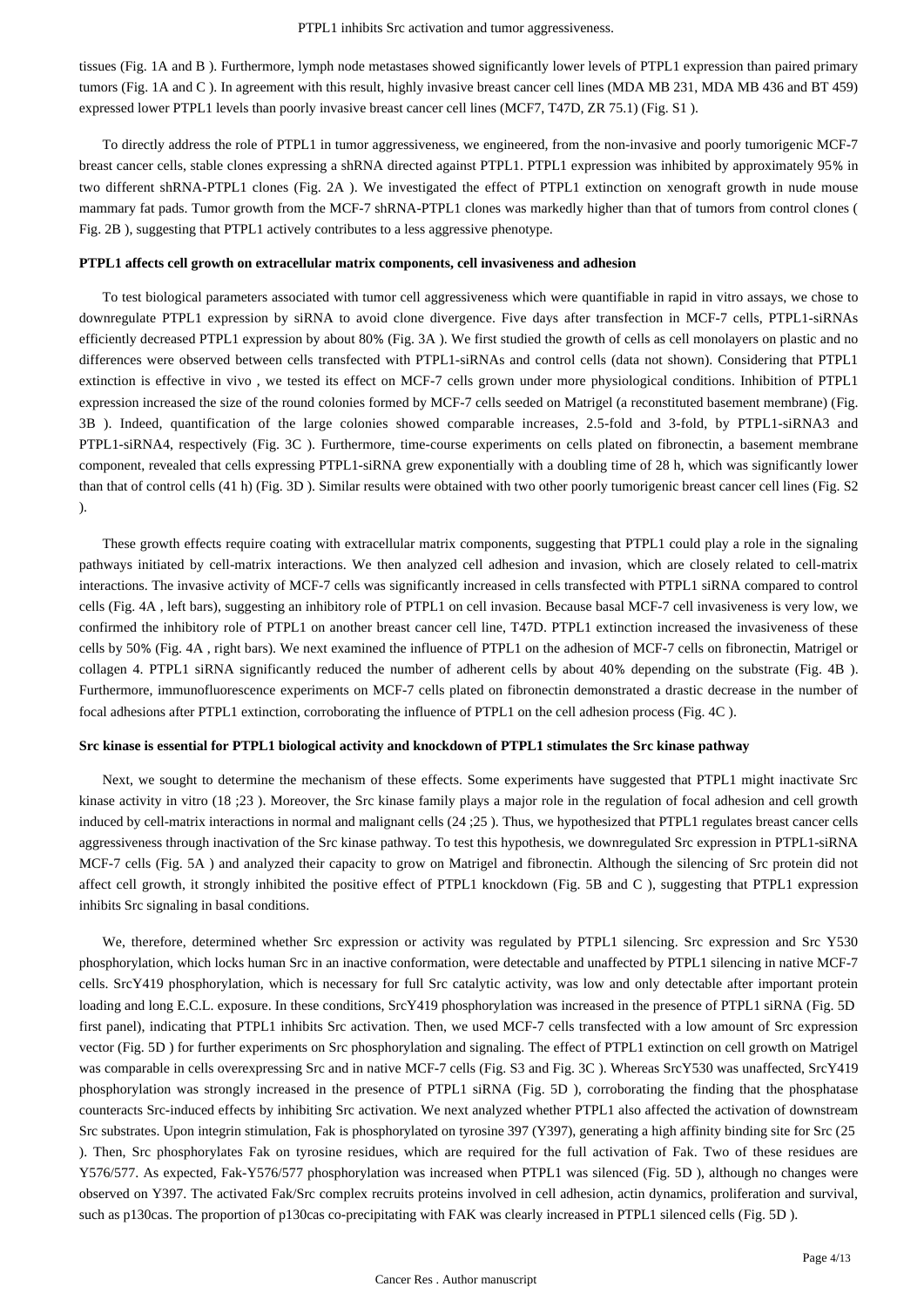These results suggest that, through Src activation, PTPL1 silencing increases the tyrosine phosphorylation of critical proteins involved in integrin signaling.

#### **Src is a direct target of PTPL1**

Up to now, the effect of PTPL1 on Src phosphorylation has only been described in vitro (18 ;23 ). Next, we tested whether PTPL1 overexpression was sufficient to change Src phosphorylation in cellulo . As Src kinase is mainly expressed as an inactive form in cells, we assessed PTPL1-induced phosphorylation changes in HEK293 cells overexpressing Src (to increase the amount of Src phosphorylated at Y419). Cells were cotransfected by expression vectors coding for wt PTPL1 or PTPL1-YF/DA, a catalytically inactive mutant of PTPL1. In the absence of PTPL1, Src was highly phosphorylated at Y419. This phosphorylation was abolished by the overexpression of wt PTPL1, whereas it was unaffected when the catalytically inactive PTPL1-YF/DA mutant was introduced in the cells (Fig. 6A ). This result suggested that PTPL1 phosphatase activity was essential for Src hypophosphorylation.

Today, "substrate trapping" is currently used to identify PTP substrates (26 ). The in vitro assay was, therefore, performed on pervanadate-treated HEK293 cell lysates overexpressing a constitutively active form of Src, SrcY530F. Lysates were incubated with either GST alone, a recombinant PTPL1 catalytic domain fused to GST (GST-wt) or the substrate trapping fusion protein GST-DA, which forms stable complexes with substrates. Whereas no protein retained by GST or GST-wt was detectable (Fig. 6B , lane 2–3), the GST-DA trapping fusion protein specifically bound Y419-phosphorylated Src (Fig. 6B , lane 4). We next analyzed whether PTPL1 forms a complex with Src in cells. In cellulo substrate trapping was done in HEK293 cells expressing the constitutively active form of Src. Src was readily coimmunoprecipitated with the substrate trapping mutant PTPL1-YF/DA (Fig. 6C , left panel lane 3). However, no complex formation was detected with wt PTPL1 or control transfectants lacking PTPL1 (Fig. 6C , left panel lane 1–2). This specific interaction between the PTPL1 substrate trapping mutant and Src was then confirmed in the reverse experiment in which the same lysates were immunoprecipitated with an anti-Src antibody. The substrate trapping mutant complexed with Src, whereas wild type phosphatase did not co-precipitate (Fig. 6C , right panel). Finally, we also studied the localization of PTPL1 and Src by confocal microscopy in HEK293 cells overexpressing Src and wt PTPL1 or PTPL1-YF/DA. PTPL1 and PTPL1-YF/DA both localized to the plasma membrane, as described previously (1 ). In cells overexpressing wt PTPL1, Src was detected in the cytoplasm and at the plasma membrane, leading to a partial colocalization with wt PTPL1 (Fig. 6D ). In cells overexpressing PTPL1-YF/DA, Src was strongly delocalized to plasma membrane protrusions and an intense colocalization with PTPL1 was observed (Fig. 6D , arrows). These data clearly demonstrate that PTPL1 directly regulates SrcY419 phosphorylation in intact cells.

## **Discussion**

We have recently showed that PTPL1 expression level is an independent prognostic indicator of favorable outcome for patients with breast cancer (16 ). In this study, we demonstrated that PTPL1 expression is decreased in breast cancers and metastases compared with benign breast tissues. Moreover, using in vitro and animal models, we evaluated the impact of PTPL1 in breast cancer cell aggressiveness and delineated the molecular mechanism responsible for this effect. We found that PTPL1 regulates the aggressiveness of a poorly tumorigenic mammary cell line because we observed that silencing of the phosphatase led to increased tumor growth in athymic mice. In line with our findings, Spanos and collaborators (27 ) have recently demonstrated that PTPL1 inhibition, induced either by the presence of HPV type 16 E6 or by a short hairpin RNA strategy, induces tumor growth of murine tonsil epithelial cells when it was associated with the oncogene  $\text{Ras}^{\text{v12}}(27)$ .

Here, we show that PTPL1 induces phenotypic changes of breast cancer cells that are dependent on the cell-matrix interactions, suggesting an involvement of the signaling pathways initiated by these interactions such as integrin/Fak/Src kinase signaling (25 ). Silencing of PTPL1 expression is associated with increased cell proliferation when the cells are coated on extracellular matrix components, although the increase is not observed when cells are plated on plastic. We also show enhanced invasiveness associated with decreased cell adhesion of PTPL1 knockdown cells. PTPL1 associates with a number of actin-associated molecules (2 ), and it may play a general role in modulating cell invasion through the binding and/or dephosphorylation of substrates involved in cell adhesion and migration. Indeed, PTPL1 has been implicated in the regulation of cell invasion in ovarian cancer cells. In these studies, PTPL1 regulates cell motility by negatively acting on the phosphorylation of either TRIP6, after lysophosphatidic acid stimulation (28 ), or HER- 2 receptor in the HER-2-overexpressing SKOV3 cell line (29 ). On the other hand, the non-receptor tyrosine kinase Src alters the actin cytoskeleton and the adhesion networks that control cell migration and also transmits signals that regulate proliferation and cell survival (24 ;25 ). Thus, in human cancers, elevated Src activity has been shown to increase growth rate (30) and migratory and metastatic potential (31), while inhibiting cell-cell adhesion (32 ). In human breast cancers, Src activity is reported to be elevated (33 ). Interaction of Src with numerous breast cancer-associated growth factors and signaling pathways, such as prolactin (34 ), EGFR (35 ), ERK1/2, PI3-kinase (36 ) and estrogen receptor (37 ), supports the notion that Src activity contributes to the growth and survival of breast cancer cells. Therefore, we investigated the implication of Src signaling in the PTPL1 biological effects. We demonstrated that in MCF-7 cells interruption of Src expression inhibited PTPL1 knockdown-dependent growth induction and Src activity was increased in PTPL1 knockdown cells. There are number of candidate phosphatases for Src Y530 dephosphorylation, including cytoplasmic PTP1B (38 ), Shp1 (39 ), Shp2 (40 ) and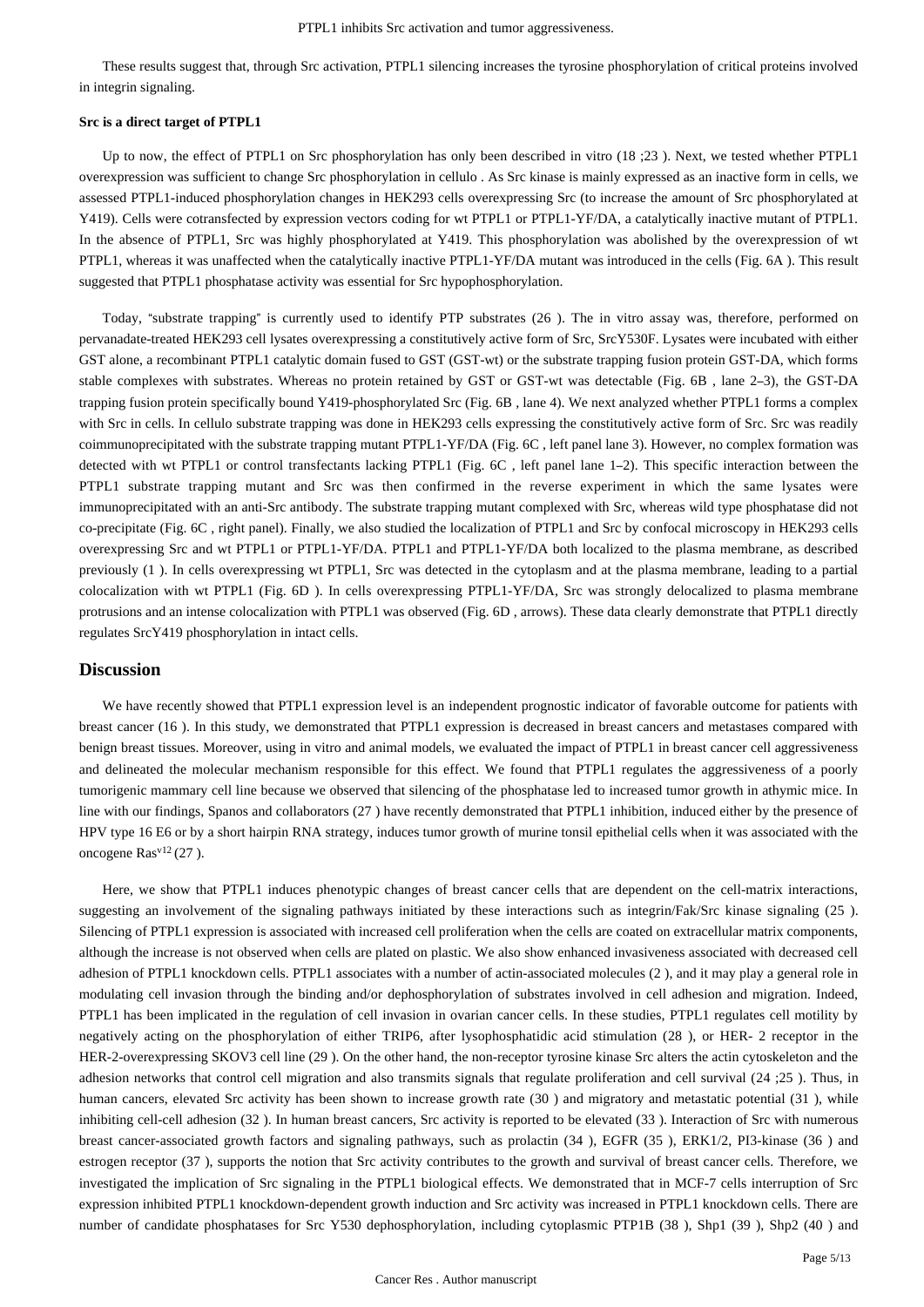transmembrane enzymes PTPα (41 ), PTPε (42 ) and PTPλ (43 ). Conversely, no phosphatase was shown to dephosphorylate Src Y419 in intact cells, whereas some experiments have suggested that PTPL1 might inactivate Src kinase activity in vitro (18 ;23 ). In this study, we use in cellulo dephosphorylation, co-localization and substrate trapping experiments both in vitro and in cellulo to identify the PTPL1 substrate in Src signaling. We demonstrated that PTPL1 partially co-localizes with Src and specifically dephosphorylates Src on Y419. Recently, two studies have reported interacting proteins necessary for PTPL1 action on HER2 and Src signaling. Necl-2 forms a complex with PTPL1 and HER2 allowing silencing of HER-2/HER3 signaling by PTPL1 (44). RIL forms a complex with PTPL1 and Src inducing a PTPL1-dependent Src dephosphorylation (45 ). In the latter case, experiments were performed in colon cancer cells in which inactivation of Src activity requires the presence of both proteins, PTPL1 and RIL (45 ). In agreement with Boumber et al . (46 ) who have shown that RIL transcription is suppressed in multiple types of human cancer cells, including breast cancer cells such as MCF-7 and T47D, no RIL expression was detected in the MCF-7 cells used in our experiments (data not shown), indicating that RIL was not implicated in PTPL1 action in our model. Moreover, the absence of interaction between Src and wild type PTPL1 in substrate trapping experiments indicated that PTPL1 and Src did not complex with any other partners, such as RIL or Necl-2, in our cell culture conditions.

In estrogen receptor positive (ER-positive) breast cancer cells, acquisition of tamoxifen resistance is associated with increased levels of Src kinase activity and a more motile and invasive phenotype (47 ;48 ). Pharmacological inhibition of Src strongly enhances the inhibitory effects of tamoxifen or estrogen deprivation on cell growth (49 ). Moreover, treating ER-positive breast cancer cells with a combination of a Src kinase inhibitor and tamoxifen suppresses growth and invasion and prevents the acquisition of tamoxifen-resistant growth (50 ). In ER-positive breast cancer cells, we have shown that PTPL1 is up-regulated by antiestrogens and has a major role in the negative effect of tamoxifen on growth factor signaling (6 ). Our data link PTPL1 to Src in the regulation of breast cancer aggressiveness and corroborate the hypothesis that the metastatic spread and progression of this disease can be mitigated by blocking Src activation in tamoxifen-resistant breast cancer.

In summary, by identifying Src as the PTPL1 target in signaling pathways dependent on cell-matrix interactions, we presently describe a new mechanism by which PTPL1 inhibits tumor progression that may explain the increased aggressiveness of breast tumors expressing a low level of PTPL1 (Fig. S2). This interplay between Src and PTPL1 points to the necessity for further studies on the mechanisms by which the catalytic activity of this phosphatase is regulated and reinforces the interest in new therapeutic routes combining antiestrogens and Src inhibitors.

## **Ackowledgements:**

We thank Imade Ait Arsa (IRCM, Montpellier, France) for technical assistance, Jean-Yves Cance (IRCM, Montpellier, France) for photographs and Chamroeun Sar (INM-MRI, Montpellier, France) for IHC analysis.

Funding :This work was supported by the «Institut National de la Santé et de la Recherche Médicale», the «Ligue Nationale Contre le Cancer-comité des Pyrénées Orientales», and by the «Institut National du Cancer» (grant number 0611-3D1019-34/valo, 0610-3D1616-118PL2006). M. Dromard and M. Glondu-Lassis were supported by grants from "Ligue Nationale Contre le Cancer" and the " Institut National du Cancer", respectively.

#### **References:**

- 1 . Bompard G , Martin M , Roy C , Vignon F , Freiss G . Membrane targeting of protein tyrosine phosphatase PTPL1 through its FERM domain via binding to phosphatidylinositol 4,5-biphosphate . J Cell Sci . 2003 ; 116 : 2519 - 30
- 2 . Abaan OD , Toretsky JA . PTPL1: a large phosphatase with a split personality . Cancer Metastasis Rev . 2008 ; 27 : 205 14
- 3 . Nakahira M , Tanaka T , Robson BE , Mizgerd JP , Grusby MJ . Regulation of signal transducer and activator of transcription signaling by the tyrosine phosphatase PTP-BL . Immunity . 2007 ; 26 : 163 - 76
- 4 . Wansink DG , Peters W , Schaafsma I . Mild impairment of motor nerve repair in mice lacking PTP-BL tyrosine phosphatase activity . Physiol Genomics . 2004 ; 19 : 50 60
- 5 . Glondu-Lassis M , Dromard M , Chavey C . Downregulation of protein tyrosine phosphatase PTP-BL represses adipogenesis . Int J Biochem Cell Biol . 2009 ; 41 : 2173 80
- 6 . Freiss G , Puech C , Vignon F . Extinction of insulin-like growth factor-I mitogenic signaling by antiestrogen-stimulated Fas-associated protein tyrosine phosphatase-1 in human breast cancer cells . Mol Endocrinol . 1998 ; 12 : 568 - 79
- 7 . Bompard G , Puech C , Prebois C , Vignon F , Freiss G . Protein-tyrosine phosphatase PTPL1/FAP-1 triggers apoptosis in human breast cancer cells . J Biol Chem . 2002 ; 277 : 47861 - 9
- 8 . Dromard M , Bompard G , Glondu-Lassis M . The Putative Tumor Suppressor Gene PTPN13/PTPL1 Induces Apoptosis through Insulin Receptor Substrate-1 Dephosphorylation . Cancer Res . 2007 ; 67 : 6806 - 13
- 9 . Freiss G , Vignon F . Protein tyrosine phosphatases and breast cancer . Crit Rev Oncol Hematol . 2004 ; 52 : 9 17
- 10 . Tonks NK . Protein tyrosine phosphatases: from genes, to function, to disease . Nat Rev Mol Cell Biol . 2006 ; 7 : 833 46
- 11 . Ostman A , Hellberg C , Bohmer FD . Protein-tyrosine phosphatases and cancer . Nat Rev Cancer . 2006 ; 6 : 307 20
- 12 . Yeh SH , Wu DC , Tsai CY . Genetic characterization of fas-associated phosphatase-1 as a putative tumor suppressor gene on chromosome 4q21. 3 in hepatocellular carcinoma . Clin Cancer Res . 2006 ; 12 : 1097 - 108
- <sup>•</sup> 13 . Ying J , Li H , Cui Y . Epigenetic disruption of two proapoptotic genes MAPK10/JNK3 and PTPN13/FAP-1 in multiple lymphomas and carcinomas through hypermethylation of a common bidirectional promoter . Leukemia . 2006 ; 20 : 1173 - 5
- 14 . Wang Z , Shen D , Parsons DW . Mutational analysis of the tyrosine phosphatome in colorectal cancers . Science . 2004 ; 304 : 1164 6
- 15 . Inazawa J , Ariyama T , Abe T . PTPN13, a fas-associated protein tyrosine phosphatase, is located on the long arm of chromosome 4 at band q21. 3 . Genomics . 1996 ; 31 : 240 - 2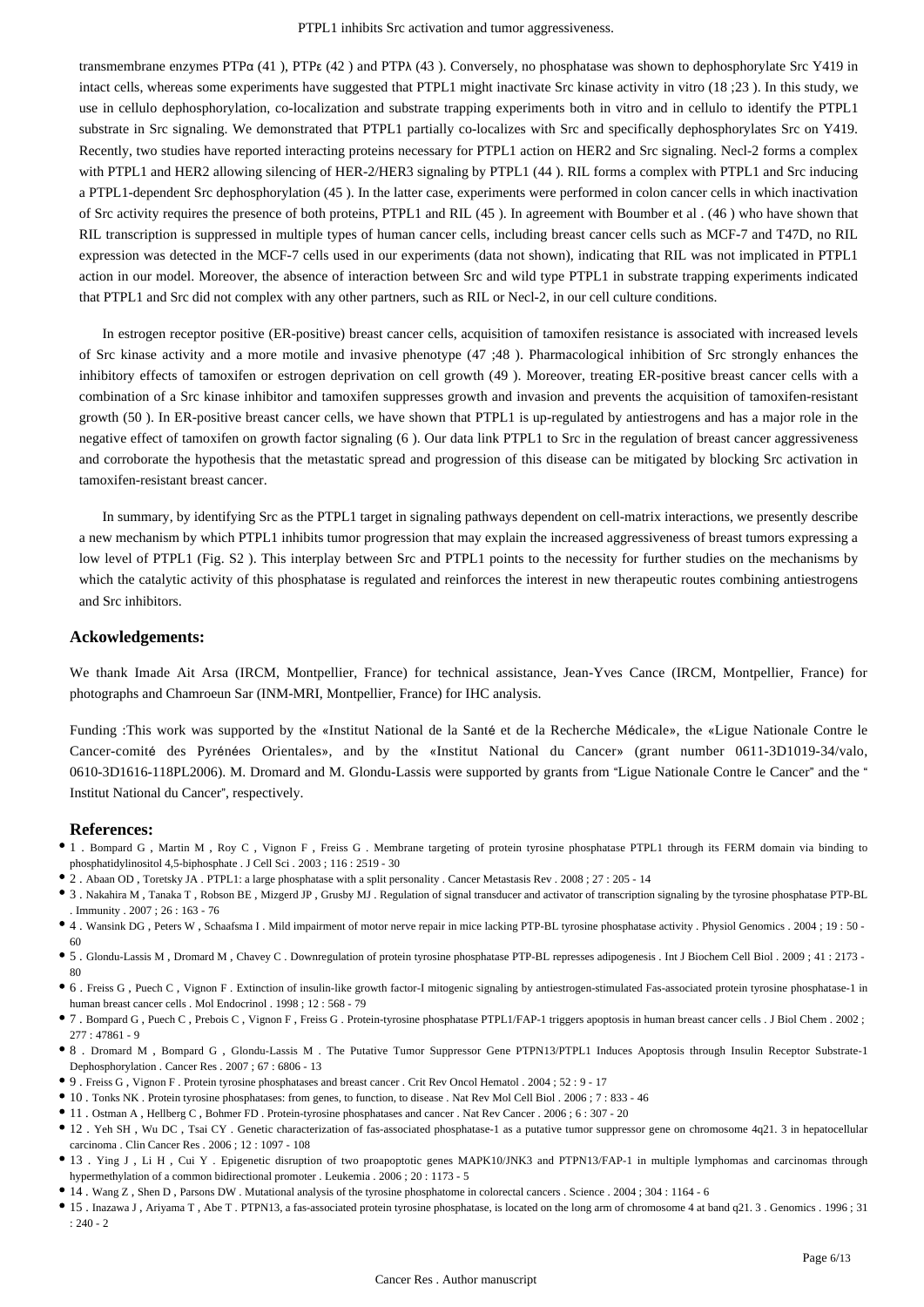- 16 . Revillion F , Puech C , Rabenoelina F . Expression of the putative tumor suppressor gene PTPN13/PTPL1 is an independent prognostic marker for overall survival in breast cancer . Int J Cancer . 2009 ; 124 : 638 - 43
- 17 . Kimber WA , Deak M , Prescott AR , Alessi DR . Interaction of the protein tyrosine phosphatase PTPL1 with the PtdIns(3,4)P 2 binding adaptor protein TAPP1 . Biochem J . 2003 ; (Pt )
- 18 . Palmer A , Zimmer M , Erdmann KS . EphrinB phosphorylation and reverse signaling: regulation by Src kinases and PTP-BL phosphatase . Mol Cell . 2002 ; 9 : 725 37
- 19 . Murthy KK , Clark K , Fortin Y , Shen SH , Banville D . ZRP-1, a zyxin-related protein, interacts with the second PDZ domain of the cytosolic protein tyrosine phosphatase hPTP1E . J Biol Chem . 1999 ; 274 : 20679 - 87
- 20 . Saras J , Franzen P , Aspenstrom P . A novel GTPase-activating protein for Rho interacts with a PDZ domain of the protein-tyrosine phosphatase PTPL1 . J Biol Chem . 1997 ; 272 : 24333 - 8
- 21 . Glondu M , Liaudet-Coopman E , Derocq D . Down-regulation of cathepsin-D expression by antisense gene transfer inhibits tumor growth and experimental lung metastasis of human breast cancer cells . Oncogene . 2002 ; 21 : 5127 - 34
- 22 . Vignon F , Capony F , Chambon M . Autocrine growth stimulation of the MCF 7 breast cancer cells by the estrogen-regulated 52 K protein . Endocrinology . 1986 ; 118 : 1537 - 45
- 23 . Superti-Furga G , Jonsson K , Courtneidge SA . A functional screen in yeast for regulators and antagonizers of heterologous protein tyrosine kinases . Nat Biotechnol .  $1996 \cdot 14 \cdot 600 - 5$
- 24 . Frame MC . Newest findings on the oldest oncogene; how activated src does it . J Cell Sci . 2004 ; 117 : 989 98
- 25 . Mitra SK , Schlaepfer DD . Integrin-regulated FAK-Src signaling in normal and cancer cells . Curr Opin Cell Biol . 2006 ; 18 : 516 23
- 26 . Flint AJ , Tiganis T , Barford D , Tonks NK . Development of "substrate-trapping" mutants to identify physiological substrates of protein tyrosine phosphatases . Proc Natl Acad Sci U S A . 1997 ; 94 : 1680 - 5
- 27 . Spanos WC , Hoover A , Harris GF . The PDZ binding motif of human papillomavirus type 16 E6 induces PTPN13 loss, which allows anchorage-independent growth and synergizes with ras for invasive growth . J Virol . 2008 ; 82 : 2493 - 500
- 28 . Lai YJ , Lin WC , Lin FT . PTPL1/FAP-1 negatively regulates TRIP6 function in lysophosphatidic acid-induced cell migration . J Biol Chem . 2007 ; 282 : 24381 7
- 29 . Zhu JH , Chen R , Yi W . Protein tyrosine phosphatase PTPN13 negatively regulates Her2/ErbB2 malignant signaling . Oncogene . 2008 ; 27 : 2525 31
- 30 . Irby R , Mao W , Coppola D . Overexpression of normal c-Src in poorly metastatic human colon cancer cells enhances primary tumor growth but not metastatic potential . Cell Growth Differ . 1997 ; 8 : 1287 - 95
- 31 . Frame MC . Src in cancer: deregulation and consequences for cell behaviour . Biochim Biophys Acta . 2002 ; 1602 : 114 30
- 32 . Yeatman TJ . A renaissance for SRC . Nat Rev Cancer . 2004 ; 4 : 470 80
- 33 . Reissig D , Clement J , Sanger J . Elevated activity and expression of Src-family kinases in human breast carcinoma tissue versus matched non-tumor tissue . J Cancer Res Clin Oncol . 2001 ; 127 : 226 - 30
- 34 . Acosta JJ , Munoz RM , Gonzalez L . Src mediates prolactin-dependent proliferation of T47D and MCF7 cells via the activation of focal adhesion kinase/Erk1/2 and phosphatidylinositol 3-kinase pathways . Mol Endocrinol . 2003 ; 17 : 2268 - 82
- 35 . Biscardi JS , Ishizawar RC , Silva CM , Parsons SJ . Tyrosine kinase signalling in breast cancer: epidermal growth factor receptor and c-Src interactions in breast cancer . Breast Cancer Res . 2000 ; 2 : 203 - 10
- 36 . Gaben AM , Saucier C , Bedin M , Redeuilh G , Mester J . Mitogenic activity of estrogens in human breast cancer cells does not rely on direct induction of mitogen-activated protein kinase/extracellularly regulated kinase or phosphatidylinositol 3-kinase . Mol Endocrinol . 2004 ; 18 : 2700 - 13
- 37 . Migliaccio A , Di Domenico M , Castoria G . Steroid receptor regulation of epidermal growth factor signaling through Src in breast and prostate cancer cells: steroid antagonist action . Cancer Res . 2005 ; 65 : 10585 - 93
- 38 . Bjorge JD , Pang A , Fujita DJ . Identification of protein-tyrosine phosphatase 1B as the major tyrosine phosphatase activity capable of dephosphorylating and activating c-Src in several human breast cancer cell lines . J Biol Chem . 2000 ; 275 : 41439 - 46
- 39 . Frank C , Burkhardt C , Imhof D . Effective dephosphorylation of Src substrates by SHP-1 . J Biol Chem . 2004 ; 279 : 11375 83
- 40 . Zhang SQ , Yang W , Kontaridis MI . Shp2 regulates SRC family kinase activity and Ras/Erk activation by controlling Csk recruitment . Mol Cell . 2004 ; 13 : 341 55
- 41 . Ponniah S , Wang DZ , Lim KL , Pallen CJ . Targeted disruption of the tyrosine phosphatase PTPalpha leads to constitutive downregulation of the kinases Src and Fyn . Curr Biol . 1999 ; 9 : 535 - 8
- 42 . Gil-Henn H , Elson A . Tyrosine phosphatase-epsilon activates Src and supports the transformed phenotype of Neu-induced mammary tumor cells . J Biol Chem . 2003 ; 278 : 15579 - 86
- 43 . Fang KS , Sabe H , Saito H , Hanafusa H . Comparative study of three protein-tyrosine phosphatases. Chicken protein-tyrosine phosphatase lambda dephosphorylates c-Src tyrosine 527 . J Biol Chem . 1994 ; 269 : 20194 - 200
- 44 . Kawano S , Ikeda W , Kishimoto M , Ogita H , Takai Y . Silencing of ErbB3/ErbB2 signaling by immunoglobulin-like Necl-2 . J Biol Chem . 2009 ;
- 45 . Zhang Y , Tu Y , Zhao J , Chen K , Wu C . Reversion-induced LIM interaction with Src reveals a novel Src inactivation cycle . J Cell Biol . 2009 ; 184 : 785 92
- 46 . Boumber YA , Kondo Y , Chen X . RIL, a LIM gene on 5q31, is silenced by methylation in cancer and sensitizes cancer cells to apoptosis . Cancer Res . 2007 ; 67 : 1997 - 2005
- 47 . Planas-Silva MD , Bruggeman RD , Grenko RT , Stanley SJ . Role of c-Src and focal adhesion kinase in progression and metastasis of estrogen receptor-positive breast cancer . Biochem Biophys Res Commun . 2006 ; 341 : 73 - 81
- 48 . Hiscox S , Morgan L , Green TP . Elevated Src activity promotes cellular invasion and motility in tamoxifen resistant breast cancer cells . Breast Cancer Res Treat . 2006 ; 97 : 263 - 74
- 49 . Planas-Silva MD , Hamilton KN . Targeting c-Src kinase enhances tamoxifen's inhibitory effect on cell growth by modulating expression of cell cycle and survival proteins . Cancer Chemother Pharmacol . 2007 ; 60 : 535 - 43
- 50 . Hiscox S , Jordan NJ , Smith C . Dual targeting of Src and ER prevents acquired antihormone resistance in breast cancer cells . Breast Cancer Res Treat . 2009 ; 115 : 57 67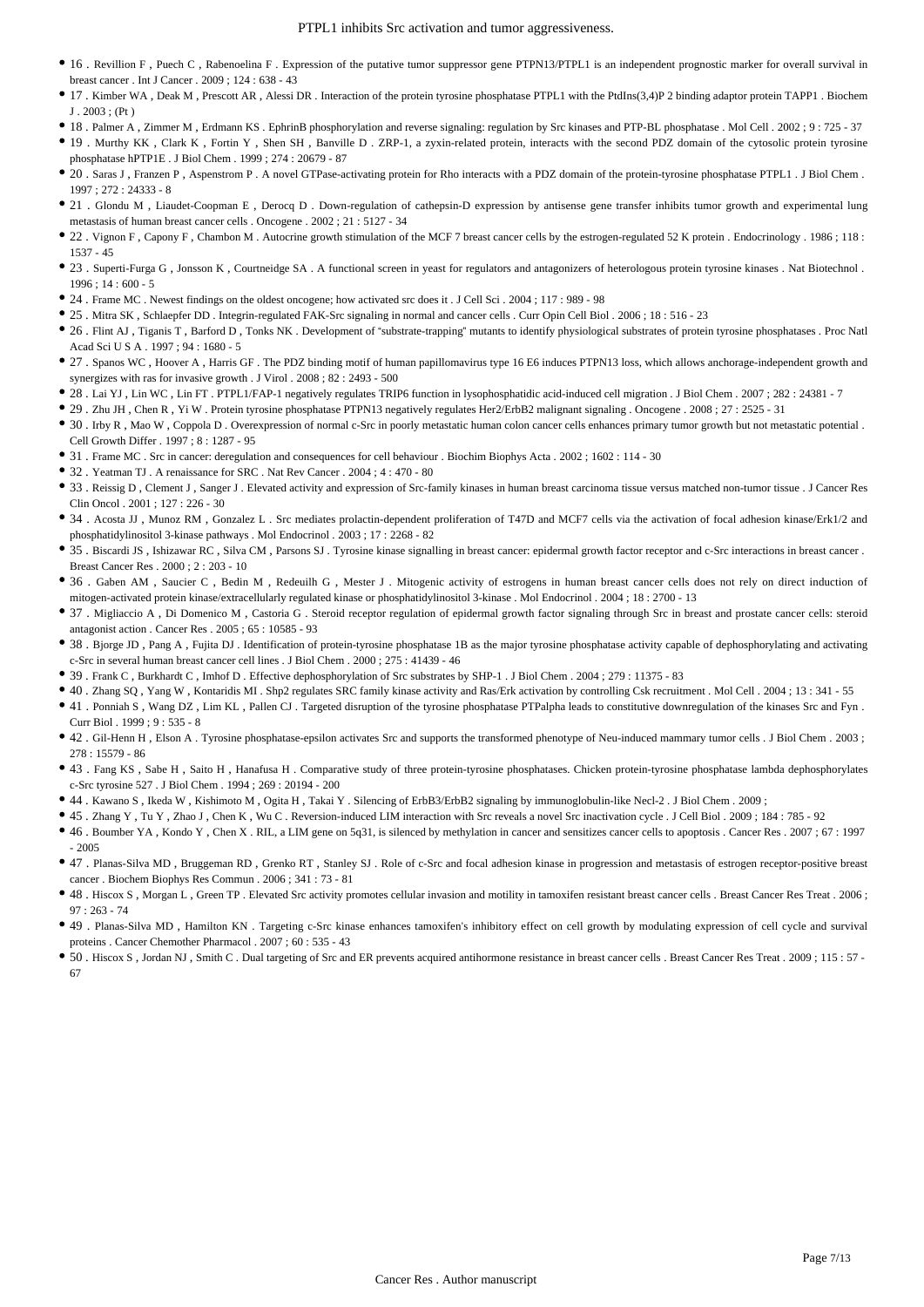Evaluation of PTPL1 expression in breast cancer specimens

A microarray of tissue sections from 5 benign tissues, 24 primary cancers and 10 paired primary cancers and lymph node metastases was immunostained with an antibody against PTPL1. A, Representative staining of two benign tissues and two paired primary cancers and lymph node metastases (magnification Gx200). B, Differences in the expression of PTPL1 between benign and cancer or metastasis groups were assessed using the Mann-Whitney test. (P=0.0004 and P=0.0013, respectively) C, Differences in the expression of PTPL1 between cancer and metastasis groups were assessed using the Wilcoxon signed rank test (P=0.014).

Paired A



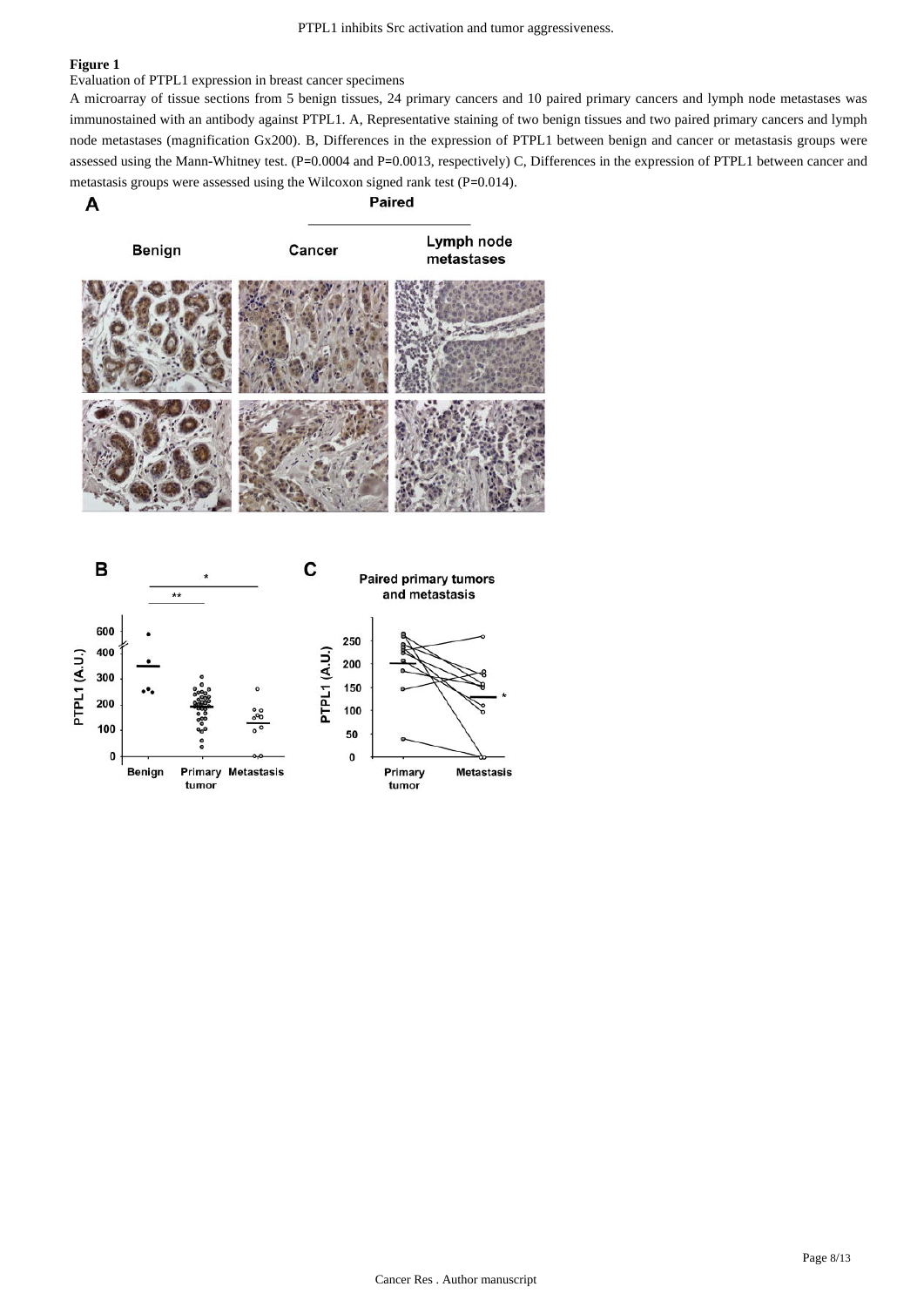#### Implication of PTPL1 in breast cancer cells aggressiveness

A, Expression of PTPL1 in stable cell clones was monitored by western blot using anti-PTPL1 antibodies. The loading control was obtained by re-probing the membrane with anti-actin. B, Six-week-old mice were injected with clonal cell lines in the mammary glands. Tumor volume was measured at the indicated time, and the mean  $\pm$  95% confidence interval is shown (n=11 per group). \*P<0.0012 for mean of PTPL1-shRNAs versus mean of control-shRNAs (Student's t -test).



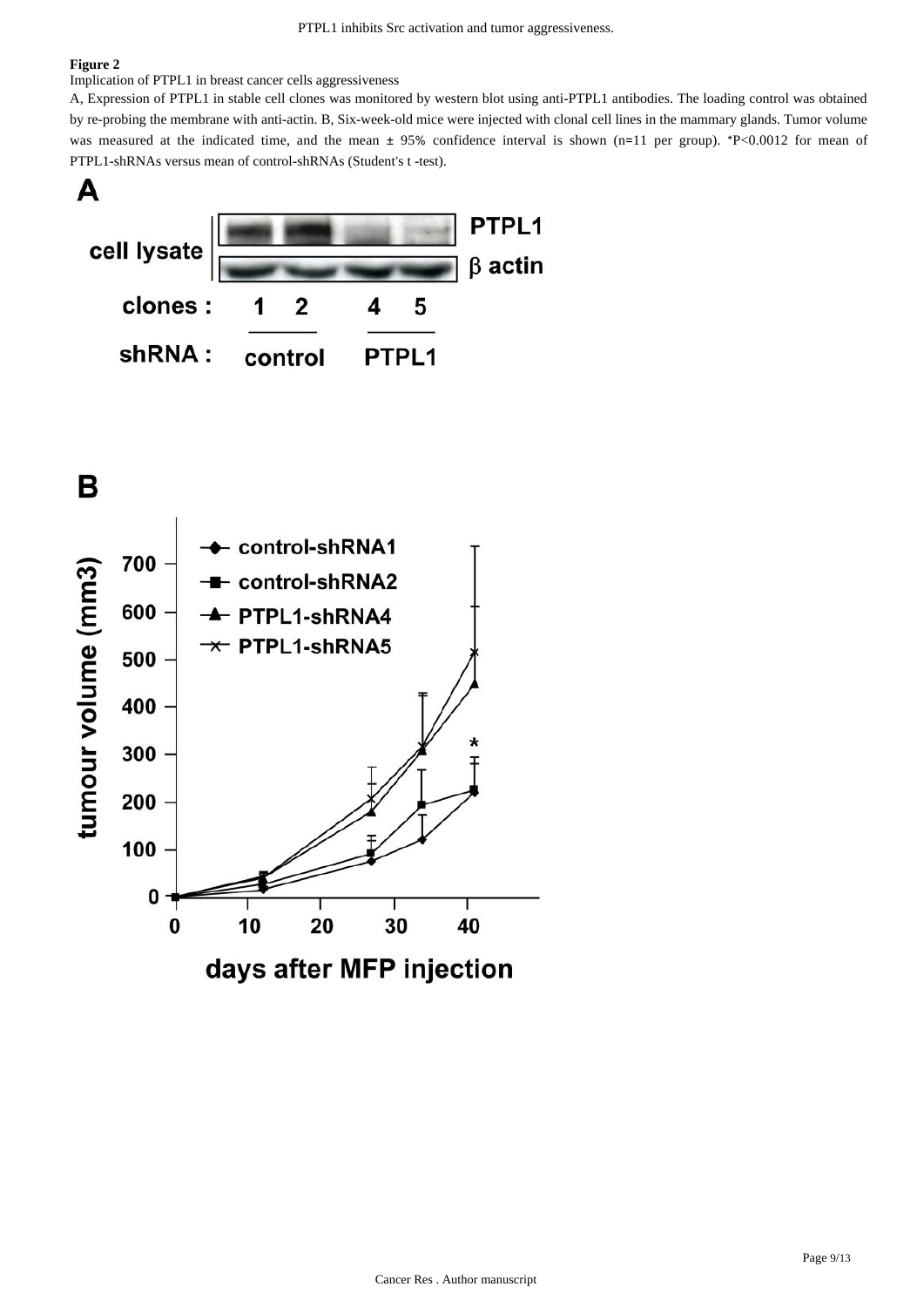Cell growth on extra-cellular matrices of siRNA-PTPL1 transfected cells

A, Five days after siRNA transfection, MCF-7 cells were lysed and cell extracts were analyzed by immunoblotting with anti-PTPL1 and anti-actin antibodies. B–C, Mock-transfected (control-siRNA) and PTPL1-siRNA (PTPL1-siRNA) cell lines were coated on Matrigel. B, Phase contrast optical photomicrographs after five days of culture and photographs after p-iodonitrotetrazolium violet staining. C, Colonies on Matrigel with a diameter greater than 40 μm were counted on four different fields per well. The data given are the mean ± s.d. of quadruplet samples. \*P=0.003 and \*\*P<0.001 versus control-siRNA. One representative experiment out of four is shown. D, One day after siRNA transfection, cells were plated on fibronectin coated wells and the DNA was quantified at different days, as described in the Materials and Methods. Cell growth was expressed relative to day one (mean  $\pm$  s.d. of six wells from two independent experiments out of four). \*\*P=0.0001 versus control-siRNA.

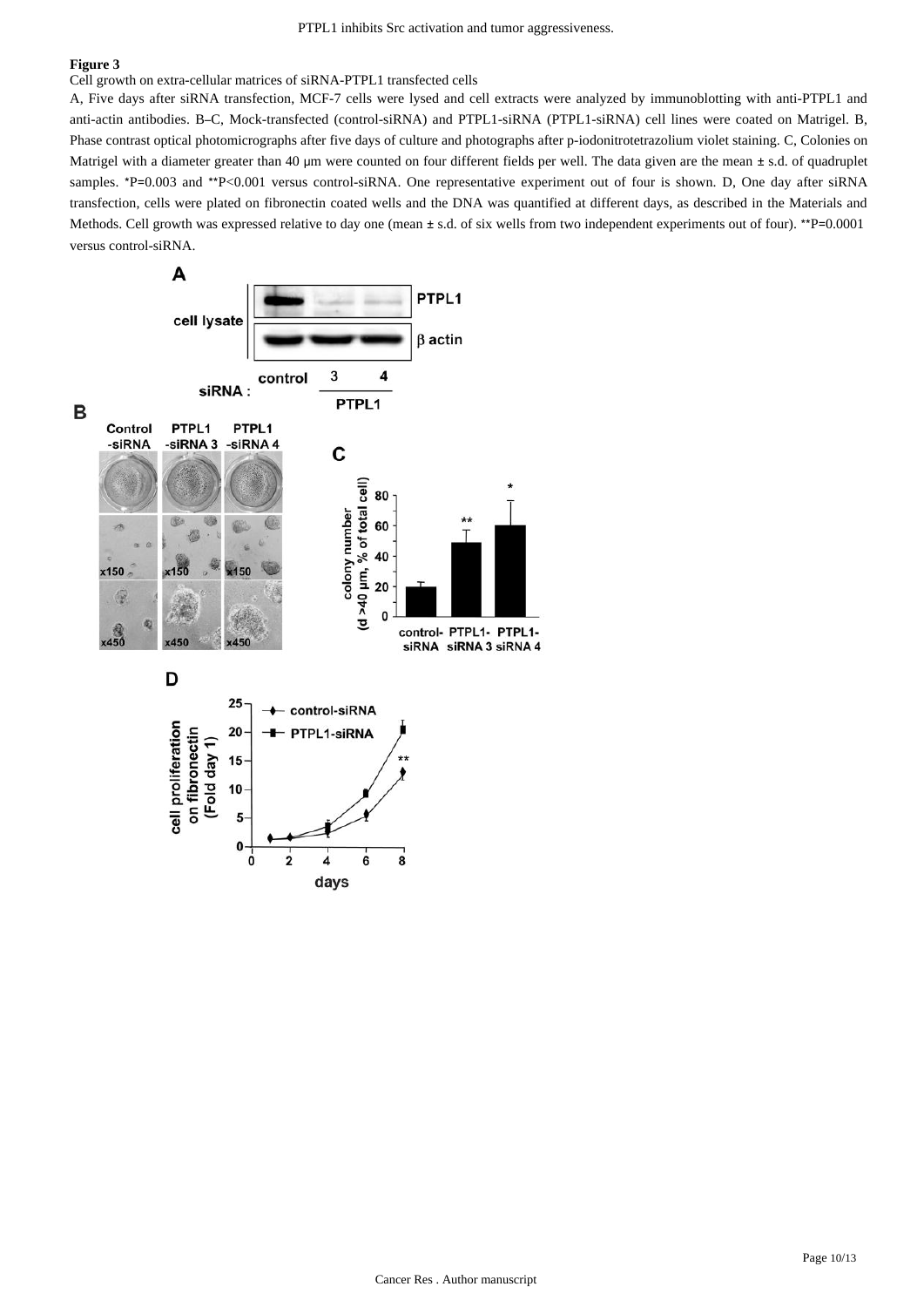Effect of PTPL1 downregulation on cell invasion and adhesion

A, Two days after transfection, cells were plated onto the upper well of a Matrigel coated Transwell Boyden Chamber and allowed to migrate toward the chemoattractant 10% FBS for 48 h. The percentage of cells that migrated through Matrigel-coated filters was quantified relative to the total number of seeded cells. The data represent the percentage of cells that migrated to the lower side of the filter relative to control-siRNA cells. The results are the means ± s.d of triplicate samples from two independent experiments (MCF-7; n=6) or quadruplet samples from one experiment (T47D). \*P=0.036, \*\*P=0.003. Photographs are representative brilliant blue stained filters. B, Five days after siRNA transfection, MCF-7 cells were plated in triplicate on Matrigel, collagen 4 or fibronectin for 30min. Data represent the percentage of adherent cells compared to the total seeded cells. The results are means  $\pm$  s.d of triplicate. \*P=0.011, \*\*P=0.004, \*\*\*P=0.0001. One representative experiment out of four is shown. C, Immunofluorescence of cells plated on fibronectin was performed using a phosphotyrosine antibody. Representative cells from one experiment out of two. For control and PTPL1 siRNA transfected cells, left panels correspond to a 700-fold magnification and right panels correspond to an 1800-fold magnification.



C

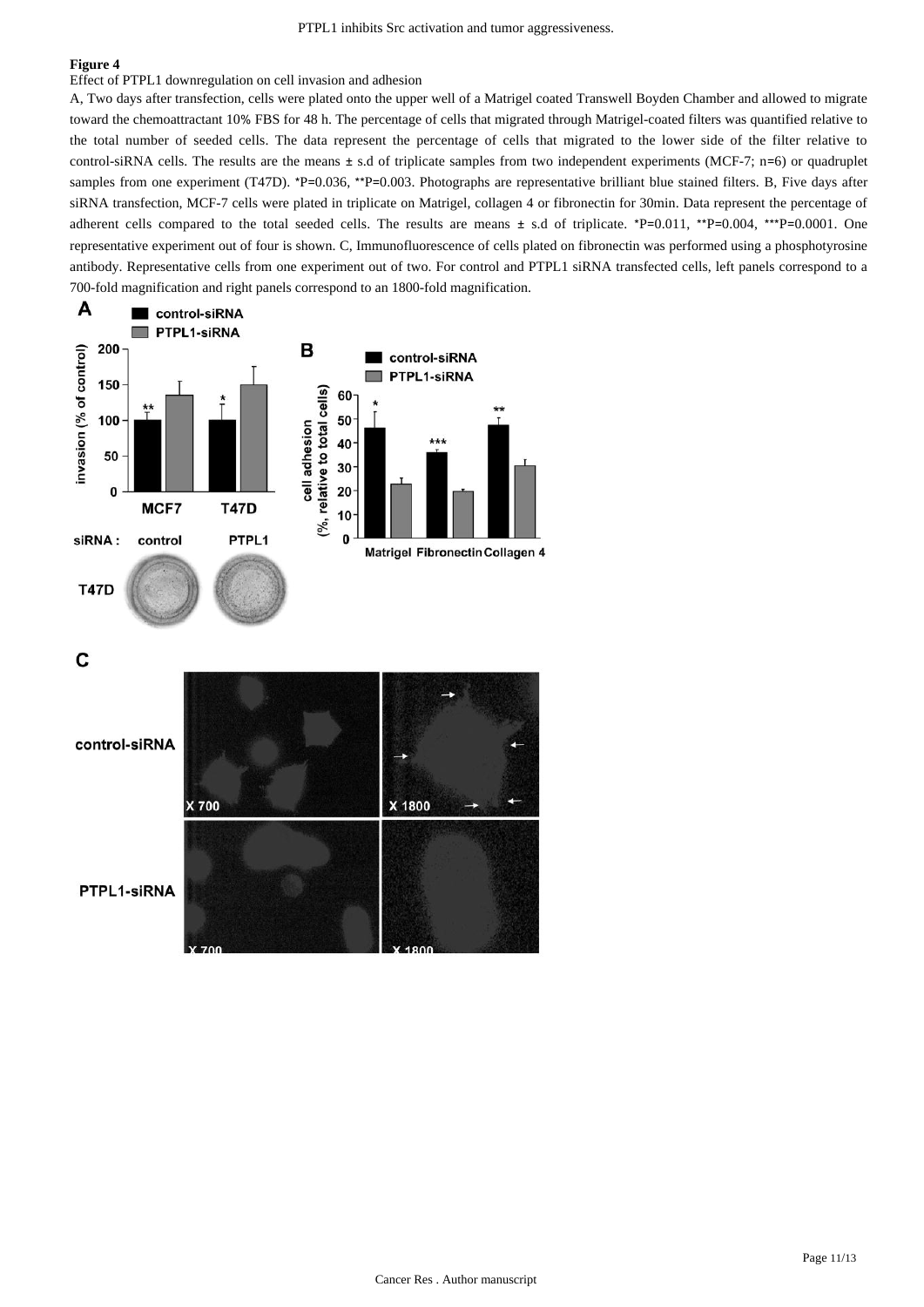Implication of Src kinase activity for PTPL1 biological activity

A, Five days after siRNA transfection, MCF-7 cells were lysed, and cell extracts were analyzed by immunoblot using anti-Src, anti-PTPL1 and anti-actin antibodies. B–C, One day after siRNA transfection, cells were plated on B) fibronectin and C) Matrigel. Outgrowth of transfected cells was monitored as described in Figure 2 C–D . The data given are the mean ± s.d. of B ) triplicate C ) quadruplet samples. One representative experiment out of three is shown. B ) \*P≤0.003. C )\*P≤0.035. D, One day after siRNA transfection, MCF-7 cells were (second, third and fourth panel) or were not (first panel) transiently transfected with the Src expression vector. The phosphorylation state of specific tyrosine residues in Src (top blot) or FAK (middle blot) was monitored by western blot using anti-pSrcY419 and anti-pSrcY530 or anti-pFakY397 and anti-pFak576/577 antibodies. Equivalent amounts of Src or FAK expression were confirmed by re-probing the blots with anti-Src and anti-FAK antibodies. For Fak/P130 association (bottom blot), lysates were immunoprecipitated with anti-Fak antibody and immunoblotted with anti-P130cas. An equal immunoprecipitation level of FAK was confirmed by direct immunoblotting of the membrane after stripping with anti-Fak antibody.

## A